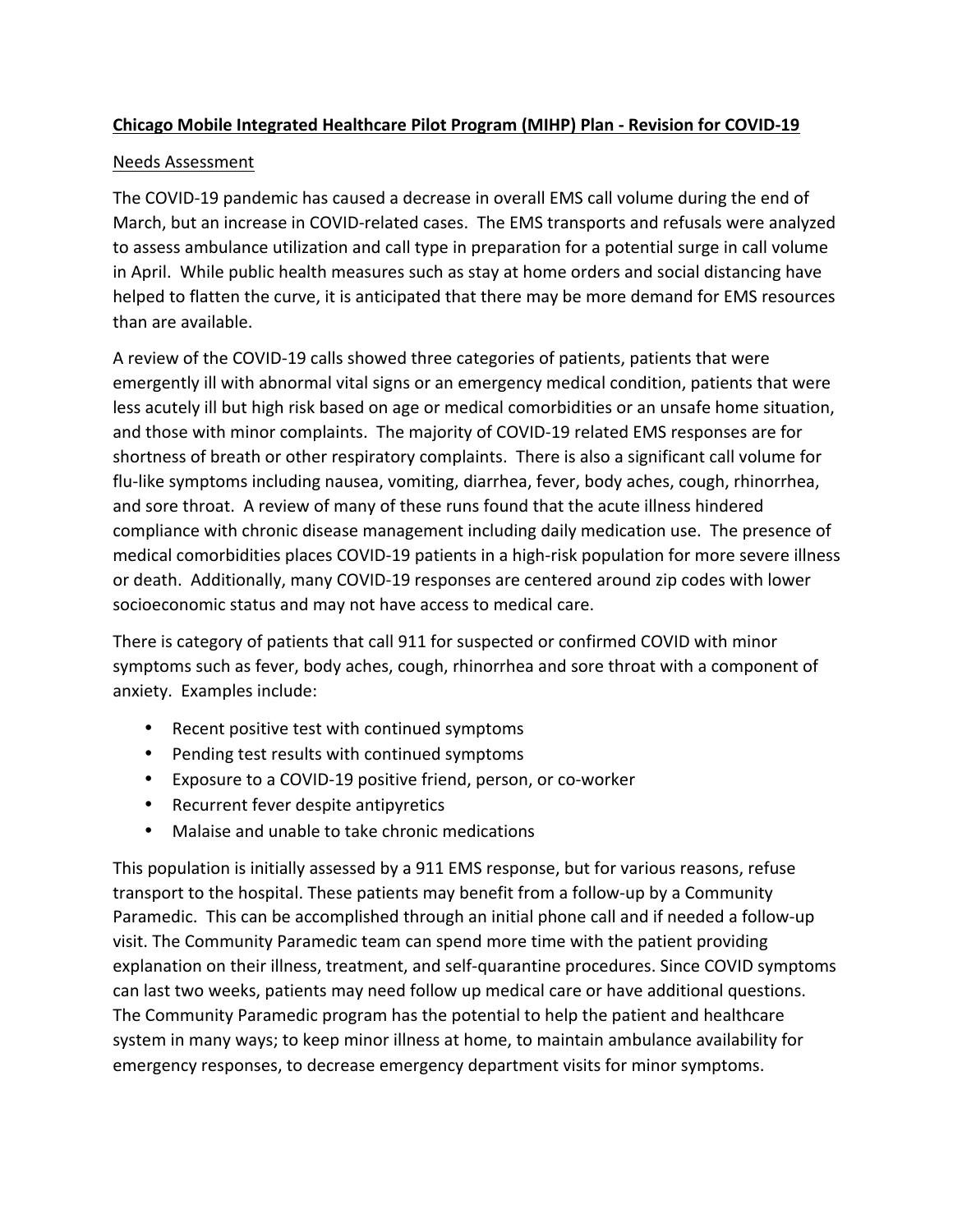## Communities and agencies involved/consulted as part of the planning/implementation

The Chicago Department of Public Health team and resource page have provided the following:

- COVID Information Line
- COVID Patient Education forms
- Resources for Community Health Clinic (CHC) follow-up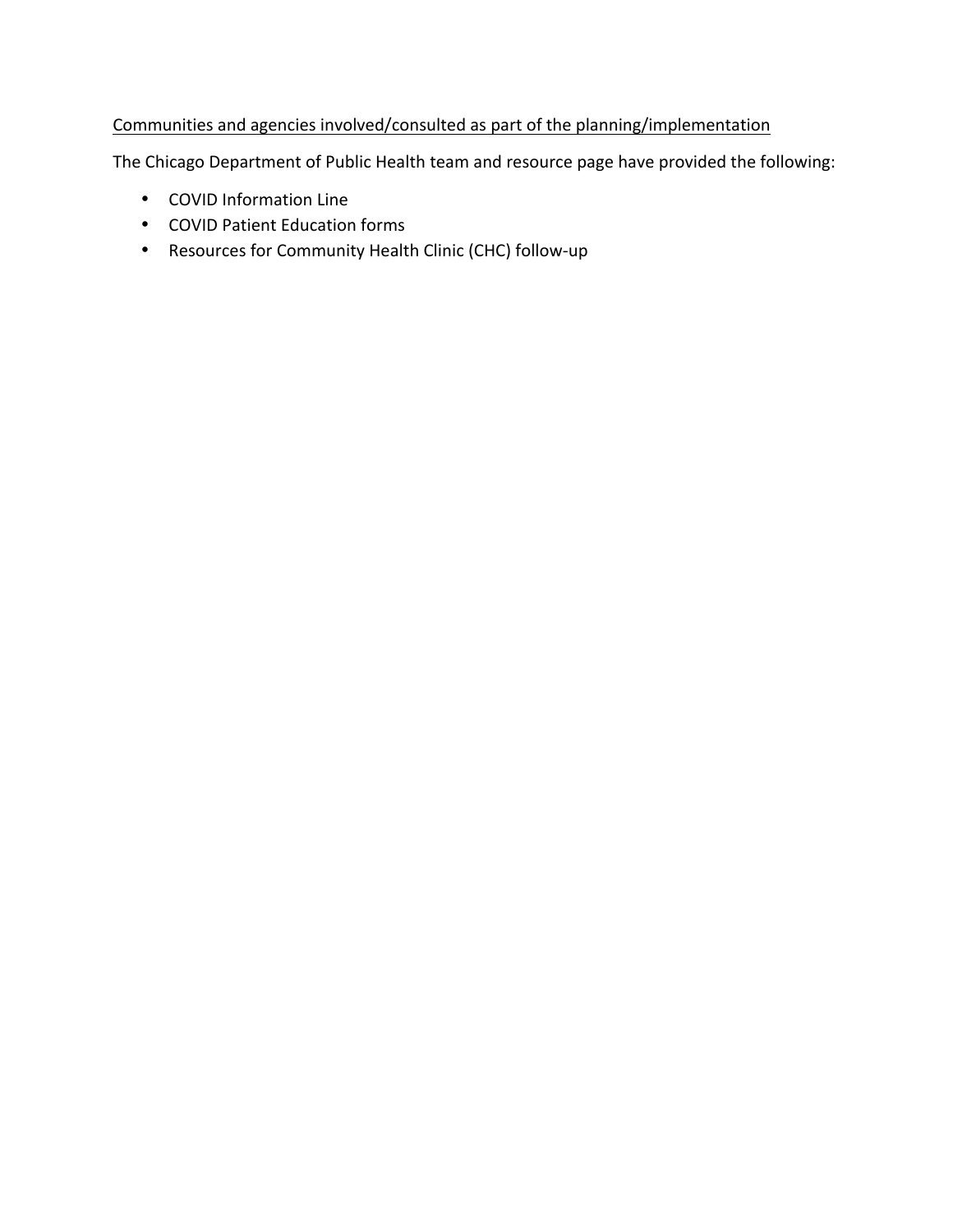## Described Program Plan

The Community Paramedic program will serve three main goals:

- 1. Establish a follow-up mechanism for COVID-19 refusals of transport
- 2. Provide clinical reassessment and early intervention of potentially worsening illness
- 3. Improve patient education of a new or suspected COVID-19 diagnosis.

As detailed on the below Access Diagram, referrals can come from multiple sources. Initially, the priority of referrals will be from EMS refusals of transport that are COVID-related. The Community Paramedic team will be able to review the "Suspected COVID" tagged EMS encounters and create a database of encounters and follow-up. The patient will initially receive a phone call follow up from a Community Paramedic within 24-48 hours of the initial EMS visit. In-person visits may be scheduled based on initial EMS documentation and the follow-up phone call with the patient.

Each phone call or in-person visit by the Community Paramedic team will follow as appropriate:

- 1. Suspected COVD-19 Protocol
- 2. COVID-19 Triage and Transport Policy
- 3. COVID-19 Patient Wellness Check Procedure
- 4. COVID-19 Assessment Guidelines (MIH)

In-person visits will consist of the following:

- 1. Documentation or establishment of primary care provider
- 2. Patient Safety Assessment Form (COVID Follow-Up Visit)
- 3. Medication Reconciliation List
- 4. COVID-19 Patient Wellness Check
- 5. COVID-19 Patient Assessment Documentation

The Community Paramedic team is proposed to be in operation seven days a week, 12 hours a day, subject to change based on staffing limitations. The Chicago South EMS System will provide oversight to the Community Paramedics but the teams may be geographically spread to cover other areas of the city. Dr. Tataris is the medical oversight of the program and review all in-person visits and provide direction on any medical question. Community Paramedic visits will be documented on the existing electronic patient care report. Performance metrics will be tracked and reported to IDPH quarterly.

The specific MIH Protocols for the initial diagnosis groups (Asthma/COPD, Hypertension, Diabetes, CHF, Orthopedic Injury/Falls, Mental Health) will not be utilized at this time. However, the Community Paramedics have received training regarding these categories and while they will not be actively managing these chronic medical conditions, they are likely to encounter it during the COVID Follow-Up visits and can emphasize the importance of daily medication use, proper nutrition, and exercise as is appropriate.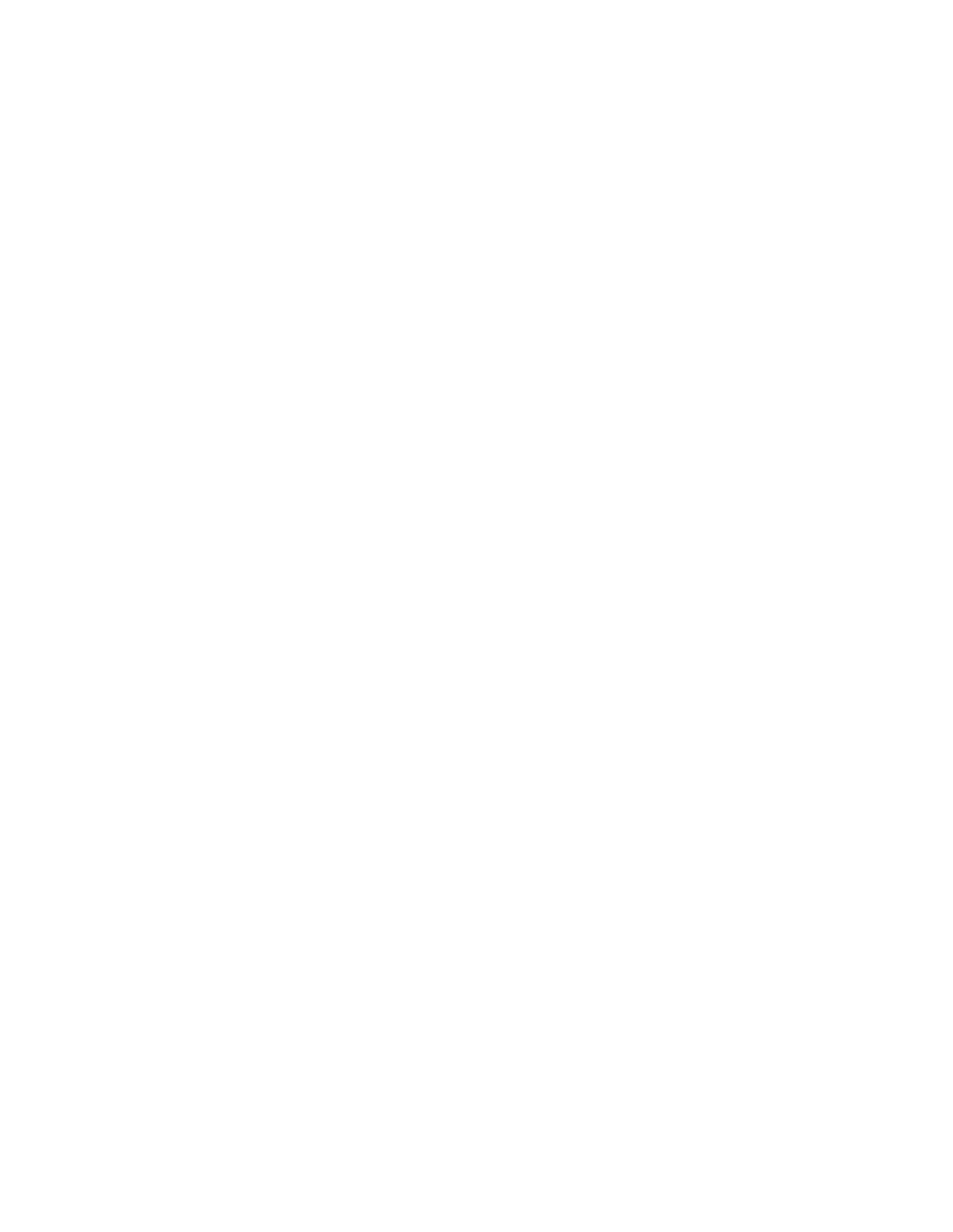## Mobile Integrated Healthcare COVID-19 Access

#### **Participant Referral to MIH Program:**

- Recent COVID-19 related refusal of transport
- **EMS Provider Referral**
- EMS/911 System High Utilizer
- **Other Medical Providers**

**Community Paramedic follow up phone call within 24-48 hours.**

**Community Paramedic in person visit based upon:**

- Documentation by EMTs or Paramedics during the initial visit
- Evaluation from follow-up phone call

Within the COVID-19 written assessment guidelines and during the in-person visit, the Community **Paramedics will provide the following:** 

- Documentation or establishment of primary care provider
- Patient Safety Assessment Form (COVID-19 Follow-Up Visit)
- **Medication Reconciliation List**

•

- COVID-19 Patient Wellness Check
- COVID-19 Patient Assessment Documentation

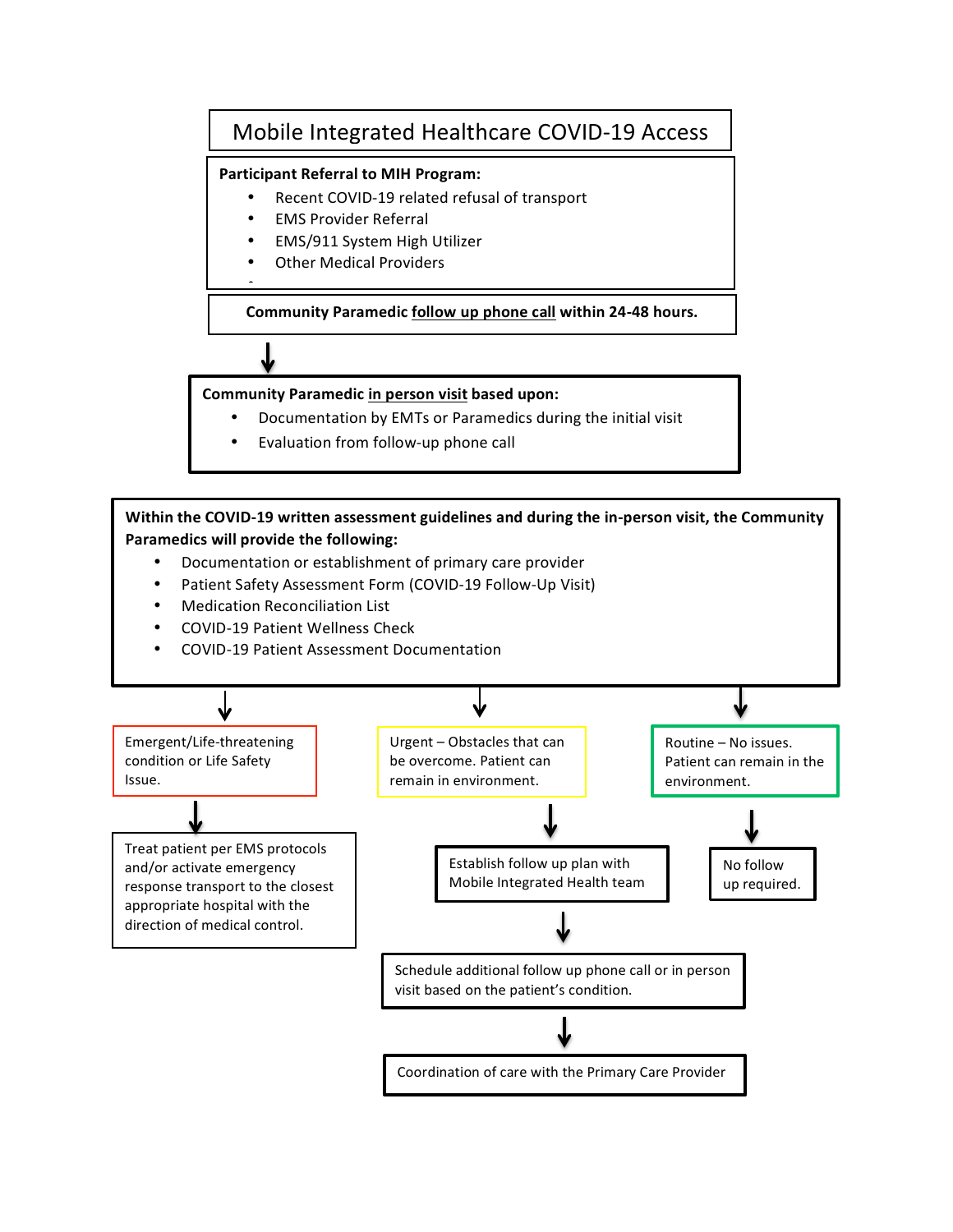Describe how this program will improve patient care in the following ways:

It is anticipated the program will improve patient care by focusing on the following:

**Individuals and families** – Enable individuals and families to better manage their health

- Establish Partnership among individuals, and families and caregivers for medically and socially complex patients that will identify a family member or friend who will be supported and developed to coordinate services among multiple providers of care.
- Customize care at the level of the individual (patient-centric care)
- Reducing COVID virus transmission by encouraging home care for stable patients

**Redesign of care models** – Collaborate with an integrated team that can provide necessary medical and health-related services to the targeted population.

- Foster collaboration and coordination with other specialties, hospitals and community services related to population health
- Establish primary care provider follow-up as needed for care coordination
- Facilitate COVID testing if resources and capabilities expand

**Prevention and Health Promotion** – Promote and link program participants to education resources that support health promotion, disease prevention and illness/injury management.

- Use patient referral data base to identify who is in need of an MIH assessment to advocate for healthy lifestyles and illness/injury prevention
- Review COVID patient information documents and answer questions

**System Integration** – Data is used from health risk assessments, medical history and prior resource utilization to select the targeted participants.

- \* Partner, not compete, with existing care delivery models and/or services
- \* Insure that strategic planning with all communities of interest are informed by the needs of the population
- \* Match capacity and demand for healthcare and social services across suppliers
- \* Set and execute strategic initiatives related to reducing inequitable variation in outcomes or undesirable variation in clinical practice

**Per capita cost reductions** (Hospital and ED utilization rates; EMS response reductions) -Reduce cost by developing cooperative relationships with hospitals, physician groups and other healthcare organizations and reward healthcare providers, hospitals, and heath care systems for their contributions to producing better health for the population.

Orient the patient journey over time to achieve the best feasible outcomes at the most valuedriven cost.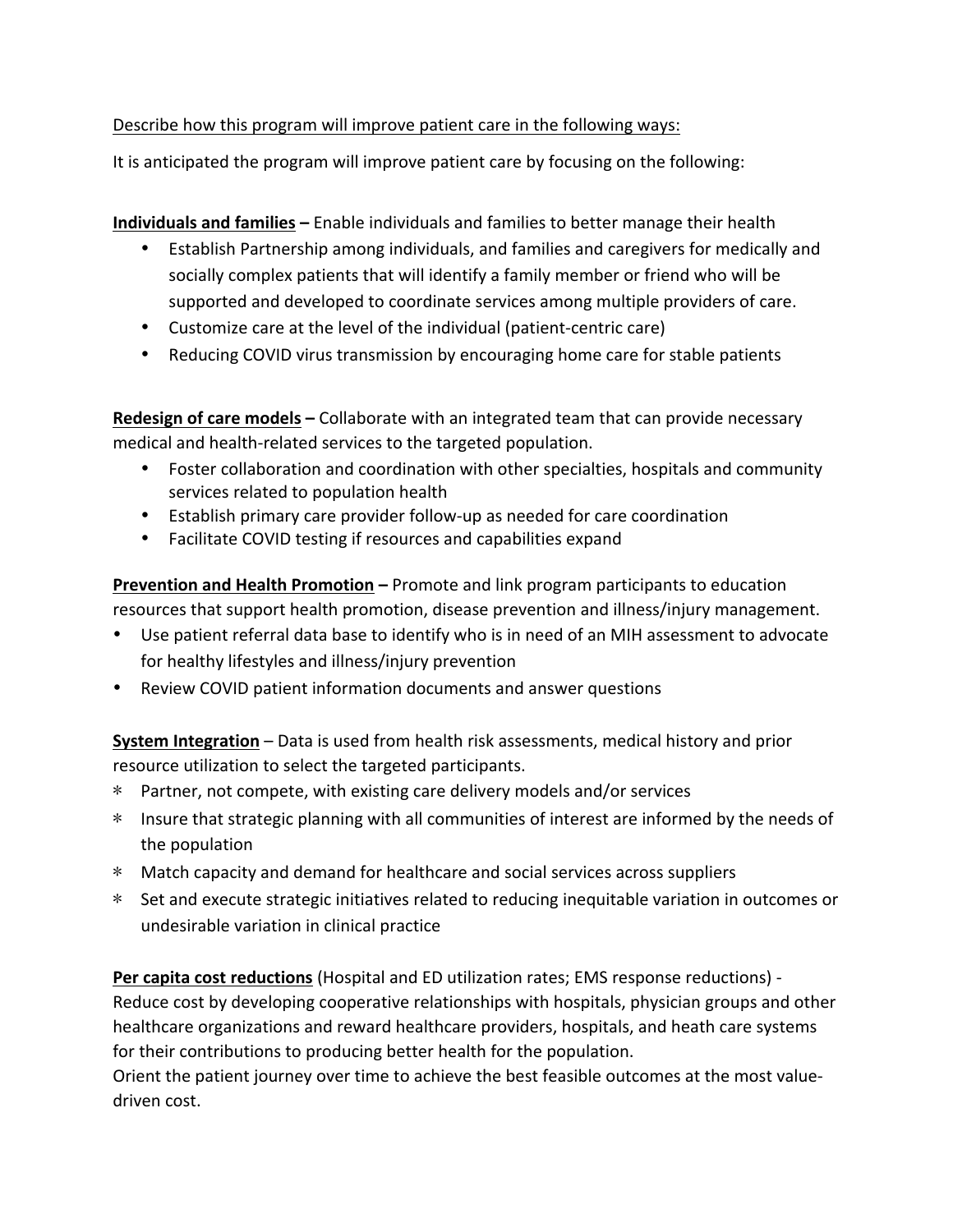## Metrics:

Data will be collected electronically for each patient enrolled in the MIH program to assess specific metrics.

Each patient will have the following assessed on the MIH visit:

- 1. Documentation or establishment of primary care provider
- 2. Completed Patient Safety Assessment Form
- 3. Completed Medication Reconciliation List
- 4. COVID Education Packet Provided or Reviewed

Once enrolled in the MIH program, the Community Paramedic team will schedule an in-person visit. The number of enrolled MIH participants will be tracked for the above items and each participant will be monitored for the number of EMS responses, ED visits, and hospital admissions that will be followed up at one and three months.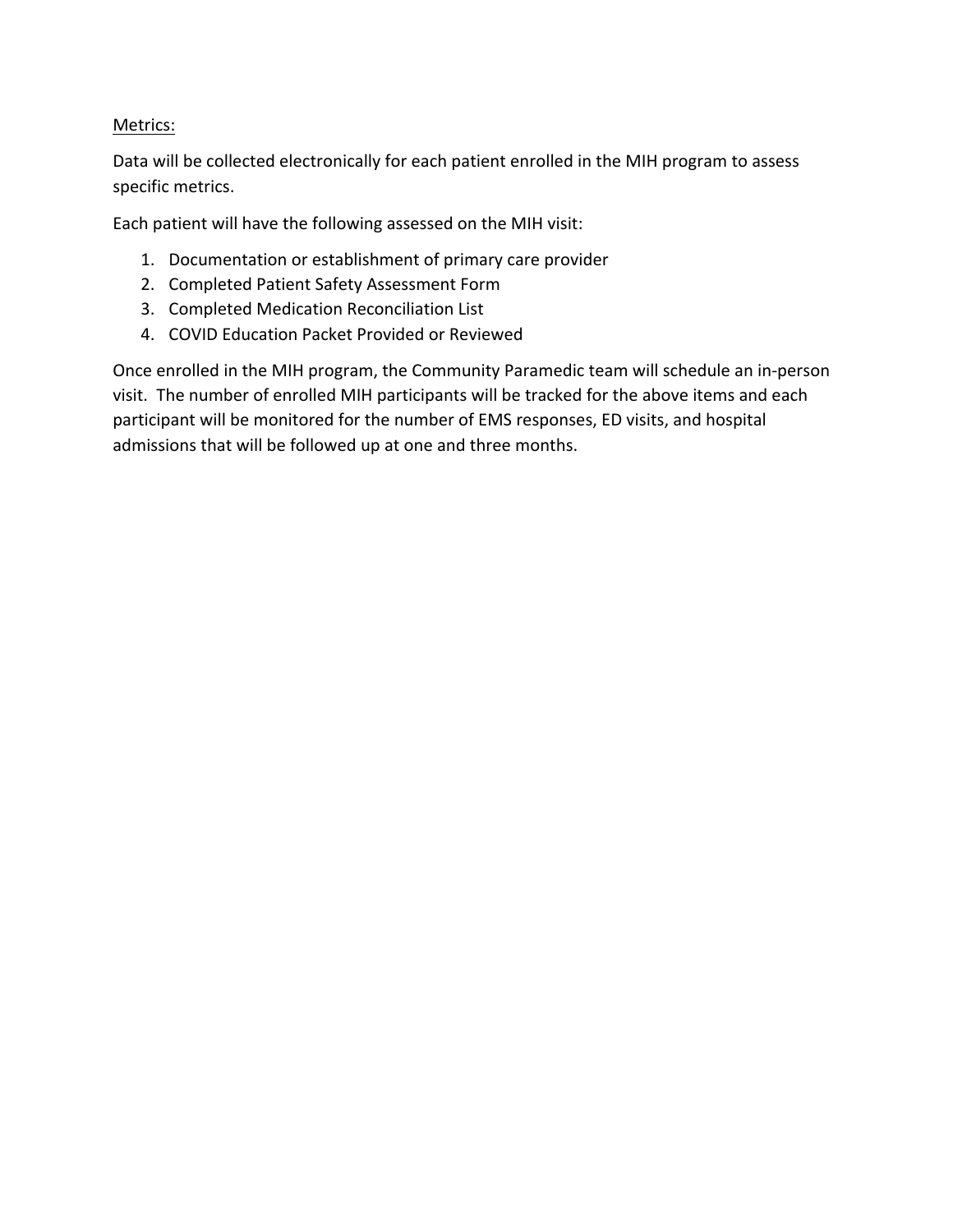## EDUCATION:

Each of the paramedics on the roster successfully completed the University of Wisconsin-Milwaukee Community Paramedic program, which includes 120 hours of online didactics and one week of in-person clinical time. Additionally, the majority completed a ride time with the Milwaukee Fire Department Community Paramedics and all completed the Medical Home Network (MHN) Care Coordination seminar held 3/11/20 at University of Chicago.

## **MIH-Community Paramedic COVID-19 Orientation Schedule:**

#### HOMEWORK: Successful completion of Target Solutions assignments:

- 1. Suspected COVID-19 Protocol
- 2. COVID Triage and Transport Policy

#### **0800-1000:**

- 1. MIH-CP Program Overview
	- a. Vision and Goals
	- b. COVID-19 Response
- 2. Framework of MIH Pilot Program
	- a. Organizational structure
		- i. Illinois Department of Public Health
		- ii. Region 11 EMS System
		- iii. Chicago Fire Department
	- b. Scope of practice
	- c. Community Paramedic Policy
- 3. Needs Assessment
	- a. CFD COVID-19 data
	- b. Refusal analysis
- 4. Community Paramedic Role
	- a. Job Description
	- b. Logistics
	- c. Safety

## **1000-1200:**

- 1. Region 11 EMS System Protocol, Policy, MIH Guidelines
	- a. COVID-19 Protocol
	- b. COVID-19 Triage and Transport Policy
	- c. COVID-19 Patient Wellness Check Procedure
	- d. COVID-19 Assessment Guidelines (MIH)
	- e. Medical Control
- 2. MIH Program Plan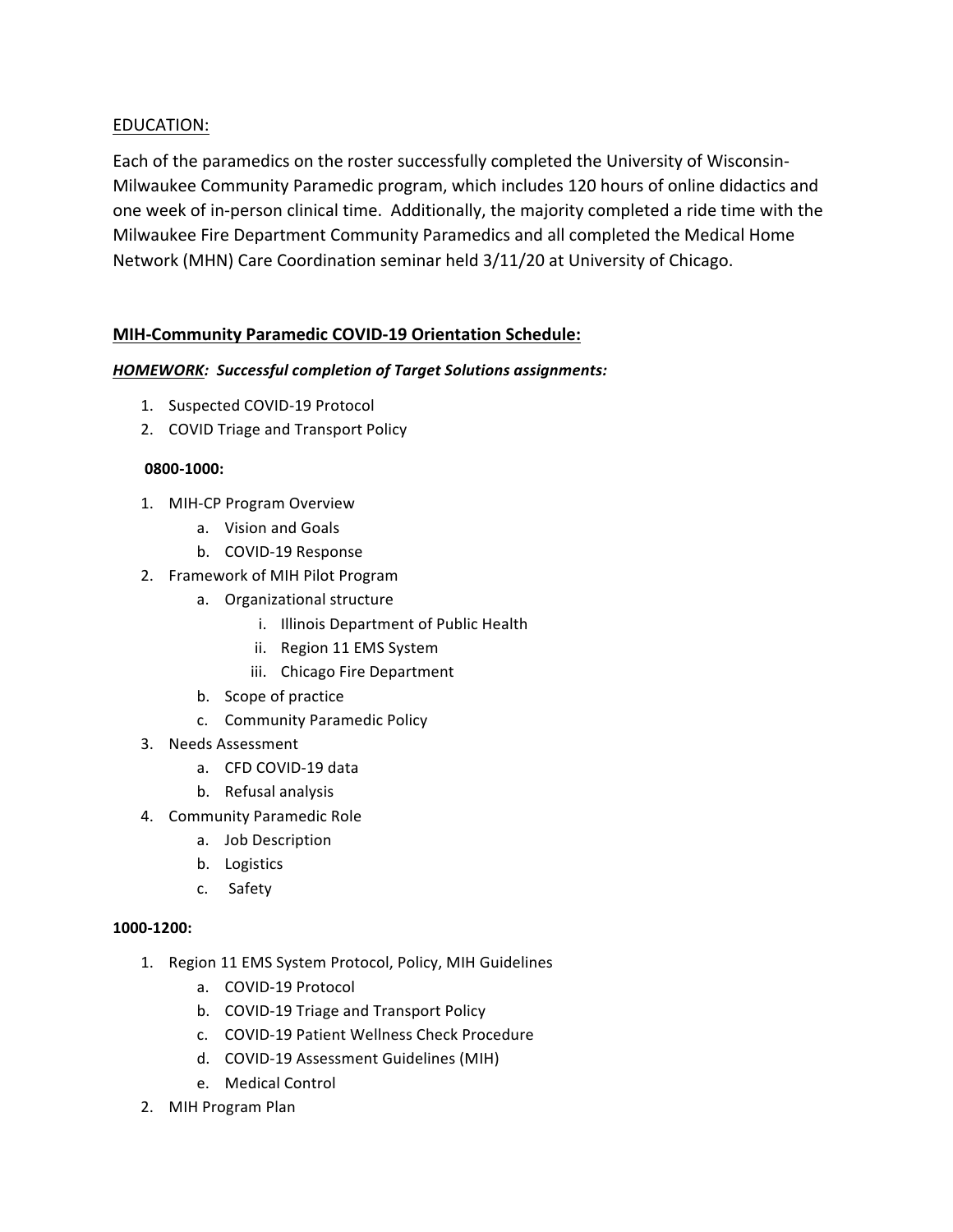- a. Referral Process
- b. Follow up call
- c. Follow up visit
- d. Documentation
- 3. MIH Forms
	- a. Patient Safety Assessment Form (COVID-19 Follow-Up)
	- b. Medication Reconciliation List
	- c. MIH ePCR documentation
- 4. Equipment Overview
	- a. Inventory and replacement
	- b. PPE
- 5. Quality Improvement
	- a. Review of all visits and documentation
	- b. Metrics
	- c. Community Paramedic collaboration and feedback

#### **1300-1500:**

- 1. City of Chicago Resources
- 2. Community Resources
- 3. Healthcare Resources
- 4. Health Insurance: Medicaid, Medicare, Private, Governmental
- 5. Patient Education files
- 6. Case Studies

#### **1500-1600:**

- 1. Scenario role play
- 2. Evaluations

Slides and scenarios to be developed and to be submitted to IDPH on request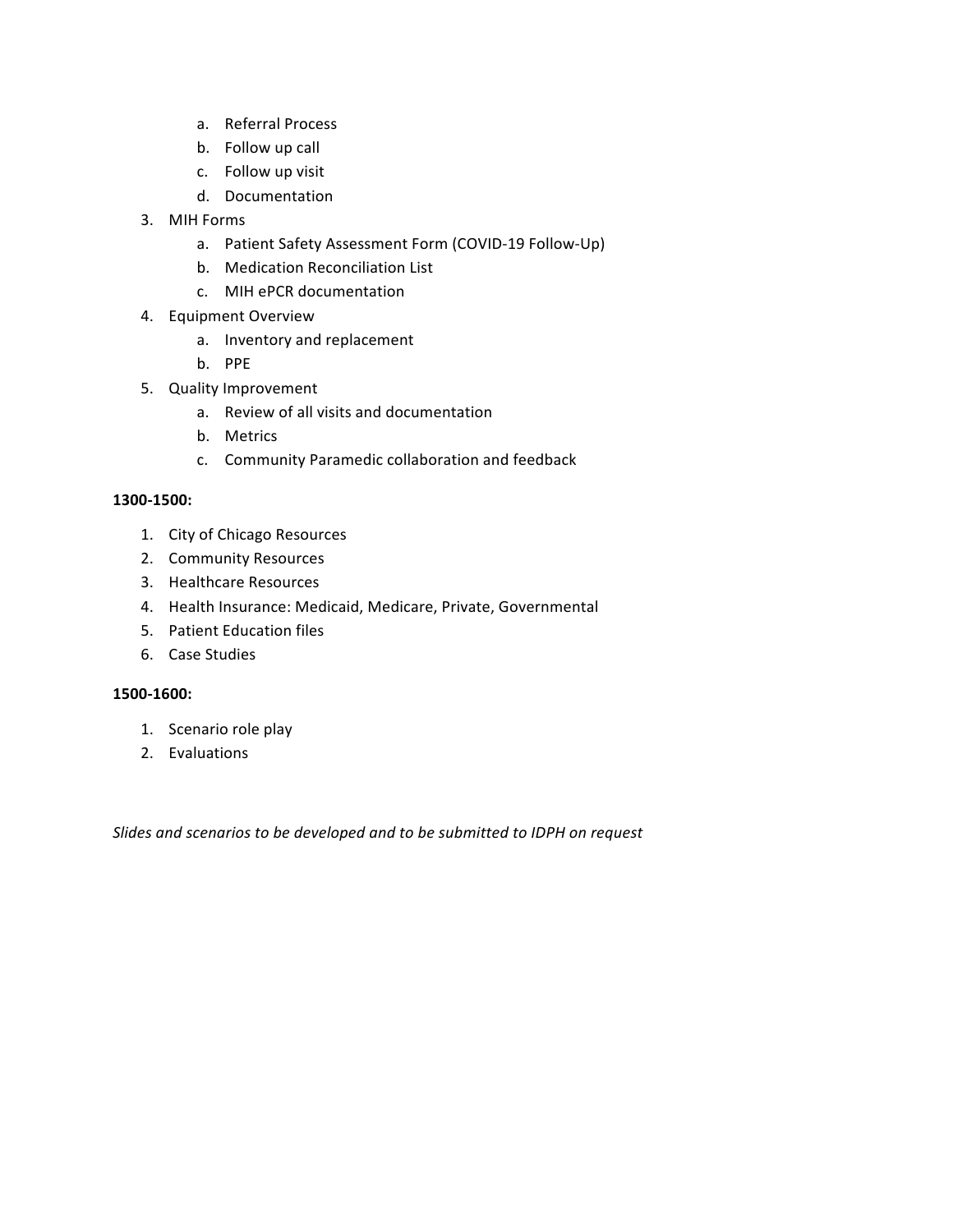#### **Region 11 EMS Mobile Integrated Healthcare (MIH)**

## **Patient Safety Assessment Form (COVID Follow-Up Visit)**

| <b>Patient Name:</b><br>Date:                                                                             |            |           |     |
|-----------------------------------------------------------------------------------------------------------|------------|-----------|-----|
| <b>Living Room</b>                                                                                        | <b>YES</b> | <b>NO</b> | N/A |
| Phone is readily accessible near seating areas.                                                           |            |           |     |
| Emergency numbers are printed near all phones in house.                                                   |            |           |     |
| <b>Kitchen</b>                                                                                            |            |           |     |
| Items used most often are within easy reach.                                                              |            |           |     |
| Step stool is present, is sturdy and has handrail.                                                        |            |           |     |
| Present and accessible food and water source                                                              |            |           |     |
| <b>Bathroom</b>                                                                                           |            |           |     |
| Water source is functioning correctly                                                                     |            |           |     |
| Soap products are present and accessible                                                                  |            |           |     |
| Tub and shower have non-slip surface.                                                                     |            |           |     |
| Tub and/or shower have grab bar.                                                                          |            |           |     |
| Pathway from the bedroom to the bathroom is free from clutter and well lit for ease of movement at night. |            |           |     |
| <b>Bedroom</b>                                                                                            |            |           |     |
| Free from clutter.                                                                                        |            |           |     |
| Light is near bed and easy to turn on.                                                                    |            |           |     |
| Phone is next to bed.                                                                                     |            |           |     |
| General                                                                                                   |            |           |     |
| Medical information is readily available and in an area emergency providers will easy find.               |            |           |     |
| <b>COVID Resource Packet available</b>                                                                    |            |           |     |
| <b>MIH contact information available</b>                                                                  |            |           |     |
| Facemask for patient is available                                                                         |            |           |     |
| Acetaminophen and/or ibuprofen is readily available                                                       |            |           |     |
| Thermometer available and functional                                                                      |            |           |     |
| All heaters are away from any type of flammable material.                                                 |            |           |     |
| All assistive walking devices are readily accessible and in good condition.                               |            |           |     |
| Oxygen tubing is less than 50 feet and is not a tripping hazard.                                          |            |           |     |
| All medications are properly stored and labeled to avoid confusion on dosage, frequency, and compliance   |            |           |     |
| <b>Equipment</b>                                                                                          |            |           |     |
| Scale is in working condition and easily accessible location                                              |            |           |     |
| Blood glucose monitor is working.                                                                         |            |           |     |
| The patient knows how to use the blood glucose monitor.                                                   |            |           |     |
| The patient has a working inhaler.                                                                        |            |           |     |
| The patient knows how to use the inhaler.                                                                 |            |           |     |
| Oxygen is at sufficient level.                                                                            |            |           |     |
| The oxygen is in a location to not cause a tripping hazard.                                               |            |           |     |
| The patient knows how to operate the oxygen and oxygen safety.                                            |            |           |     |
| The patient knows whom to call if the oxygen is low.                                                      |            |           |     |
| Comments:                                                                                                 |            |           |     |

Based on this Patient Safety Assessment, the following referrals were made

 $\Box$  Primary Care Provider  $\Box$  Community Health Center (CHC)  $\Box$  CDPH COVID Information Line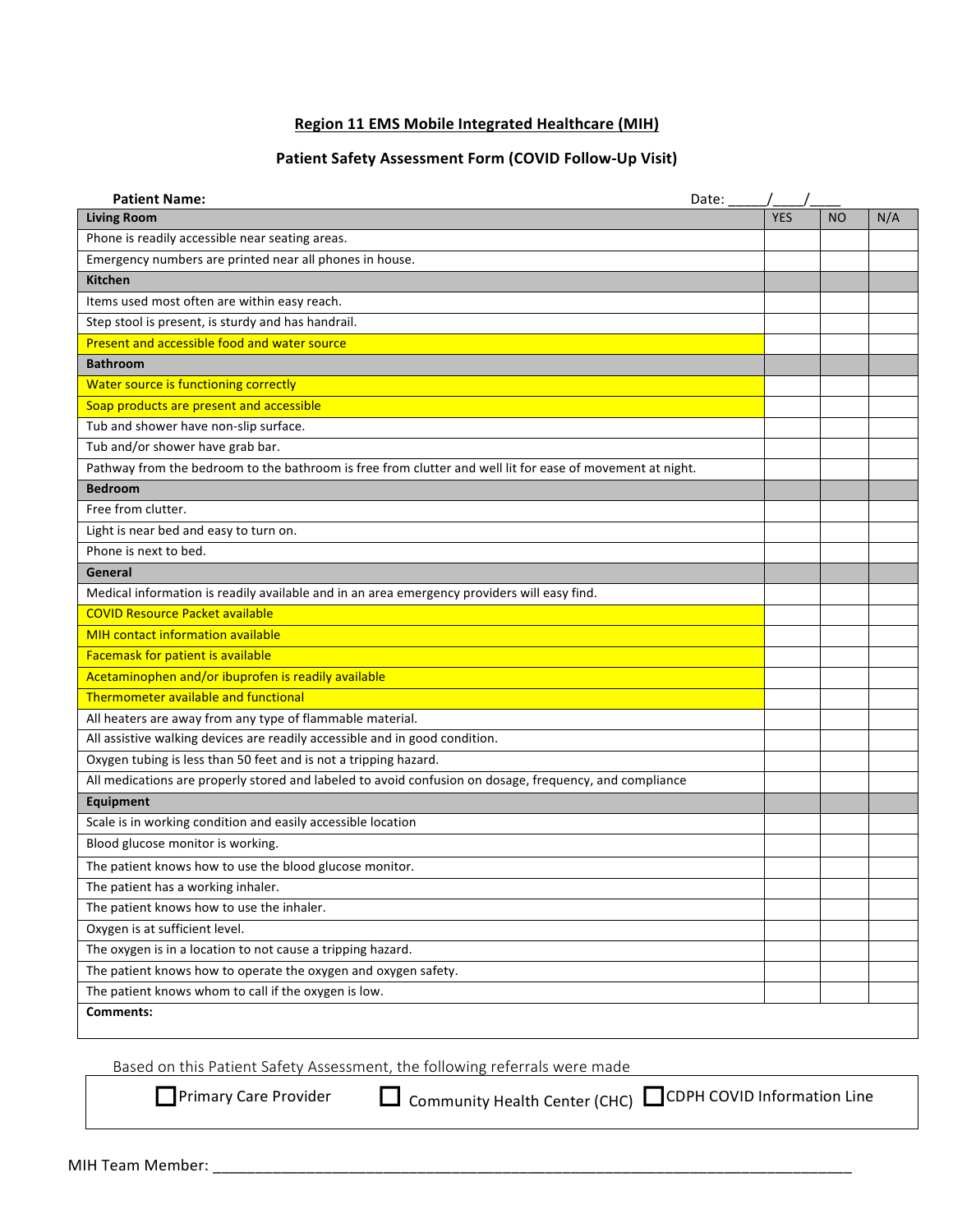## Patient Assessment Form/ePCR Documentation:

The electronic patient care report will be used to document the Community Paramedic visit including vital signs and narrative. This will allow for linking of initial EMS response to the follow-up MIH visit and improved tracking and metrics.

**Medication Reconciliation List:** 

(Same as initial submission)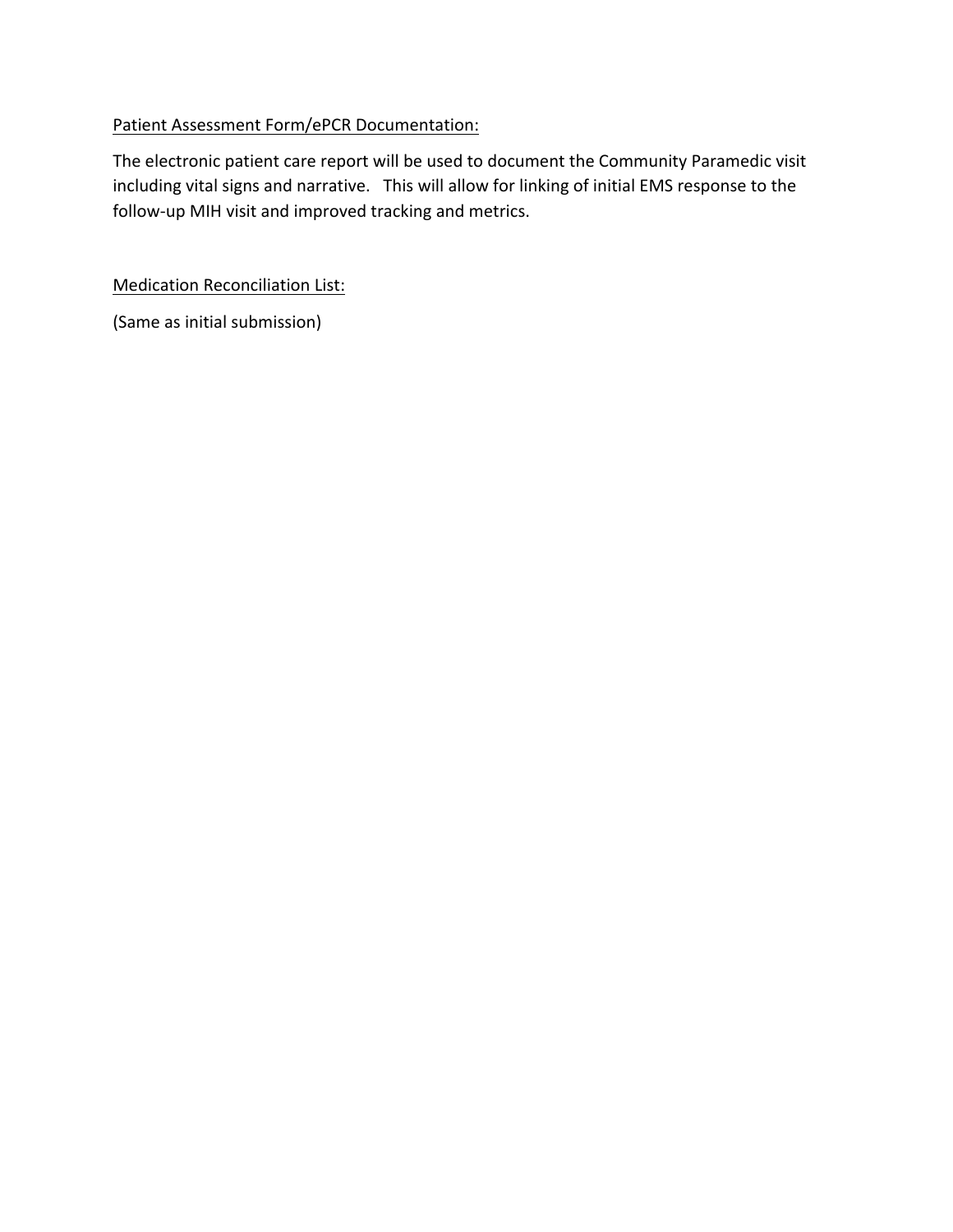#### **Equipment List:**

## **Airway/Respiratory:**

Bag Valve Mask Viral filter Nasal cannula Non-rebreather mask Portable oxygen tank Pulse oximeter

#### **Vital signs:**

Blood pressure cuff Stethoscope Thermometer Glucometer 

#### **Personal Protective Equipment:**

Gloves Gowns Surgical facemasks N-95 Masks Paper bag

#### **Medication:**

Acetaminophen (Tylenol) Ibuprofen (Motrin) Ondansetron (Zofran)

#### **Wound care:**

Sterile Water 4x4 dressing Ace wrap Kerlex Shears

#### **Additional equipment:**

AED Flashlight Tablet Radio Disinfectant wipes Hand sanitizer Documentation forms COVID Resource Packet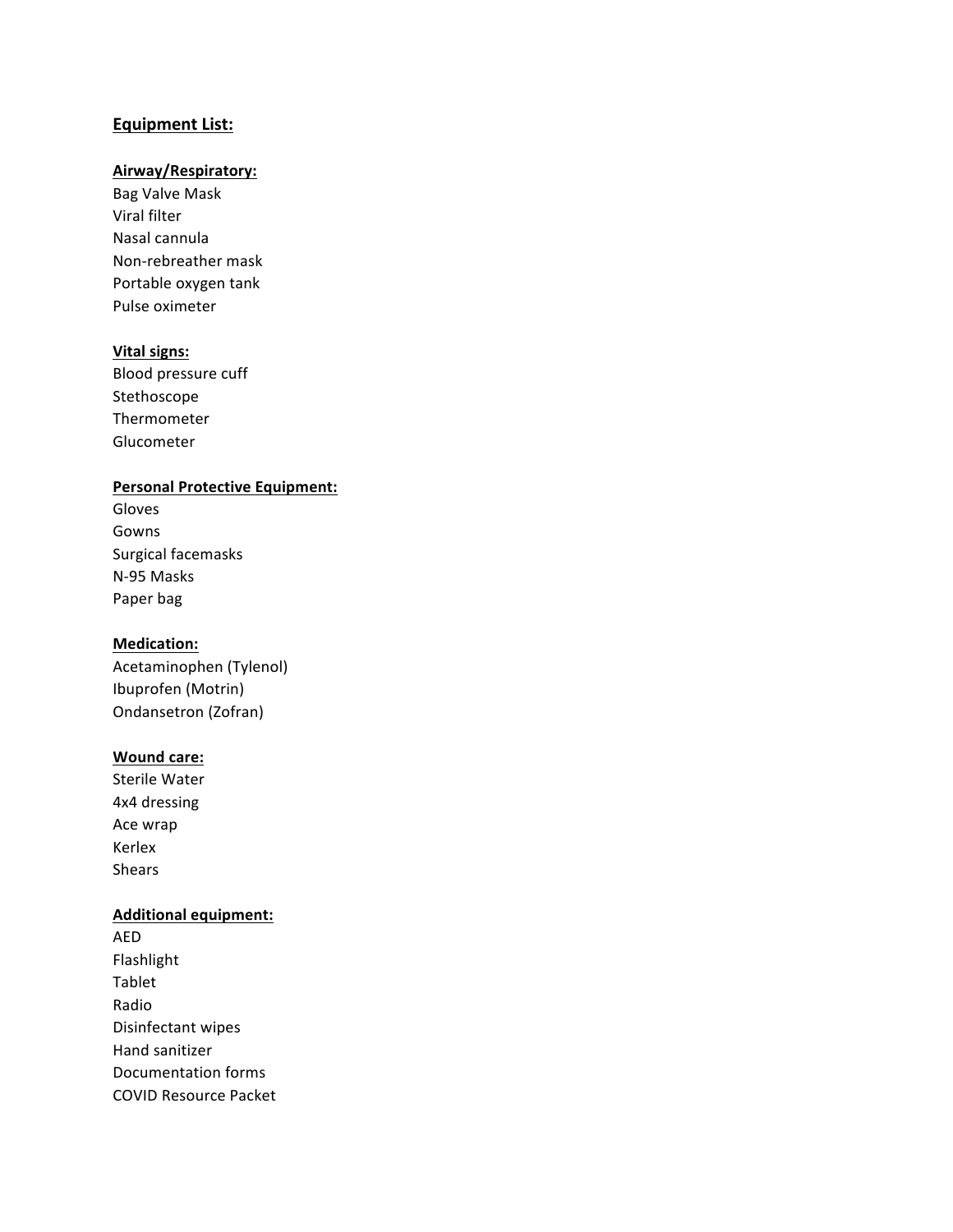# **REGION 11 CHICAGO EMS SYSTEM - SOUTH MOBILE INTEGRATED HEALTHCARE (MIH) PROGRAM**

# **COVID-19 PATIENT WELLNESS CHECK PROCEDURE**

## **I. CLINICAL INDICATORS:**

A patient requires non-emergency Community Paramedic services for a presumed nonurgent safety, medical or social situation related to COVID-19. Patients may be referred by:

- A. EMS/911 System High Utilizer: The patient has requested EMS/911 more frequently than expected and/or there has been a recent refusal of EMS/911 that may be high risk for adverse outcome.
- B. EMS System Referral: EMS assessment based on EMS/911 call(s) indicating that additional non-emergency services/resources may be of benefit.
- C. Other medical providers including, but not limited to (primary care physician, discharging hospital or home health agency).

#### **II. CONTRAINDICATIONS:**

Any patient for whom an emergency exists should be evaluated under Region 11 Chicago EMS System Protocols and Policies, treated within the paramedic scope of practice based on resources available and an ALS emergency response activated as indicated based on emergency care protocols.

#### **III. PROCEDURE:**

- A. A member of the MIH team will contact the patient and a voluntary meeting will be arranged with the patient and a family member or caregiver if available.
- B. Politely introduce yourself to the patient, family, and/or support system.
- C. Determine the nature of the visit as a suspected COVID-19 follow-up and document the referral source of the patient. Referral sources may include but are not limited to OEMC (dispatch agency), hospital request, primary care provider request, EMS/911 request, and other medical provider request.
- D. Perform **Patient Safety Assessment** and **Medication Reconciliation** on initial visit. Assessments should include persons identified by the referral source. If visit was initiated based on dispatch frequency, assess for possible illness identified during prior dispatch calls.
- E. For recently discharged patients or patients needing follow-up, review and verify needed appointments noting provider and specialty, date and time.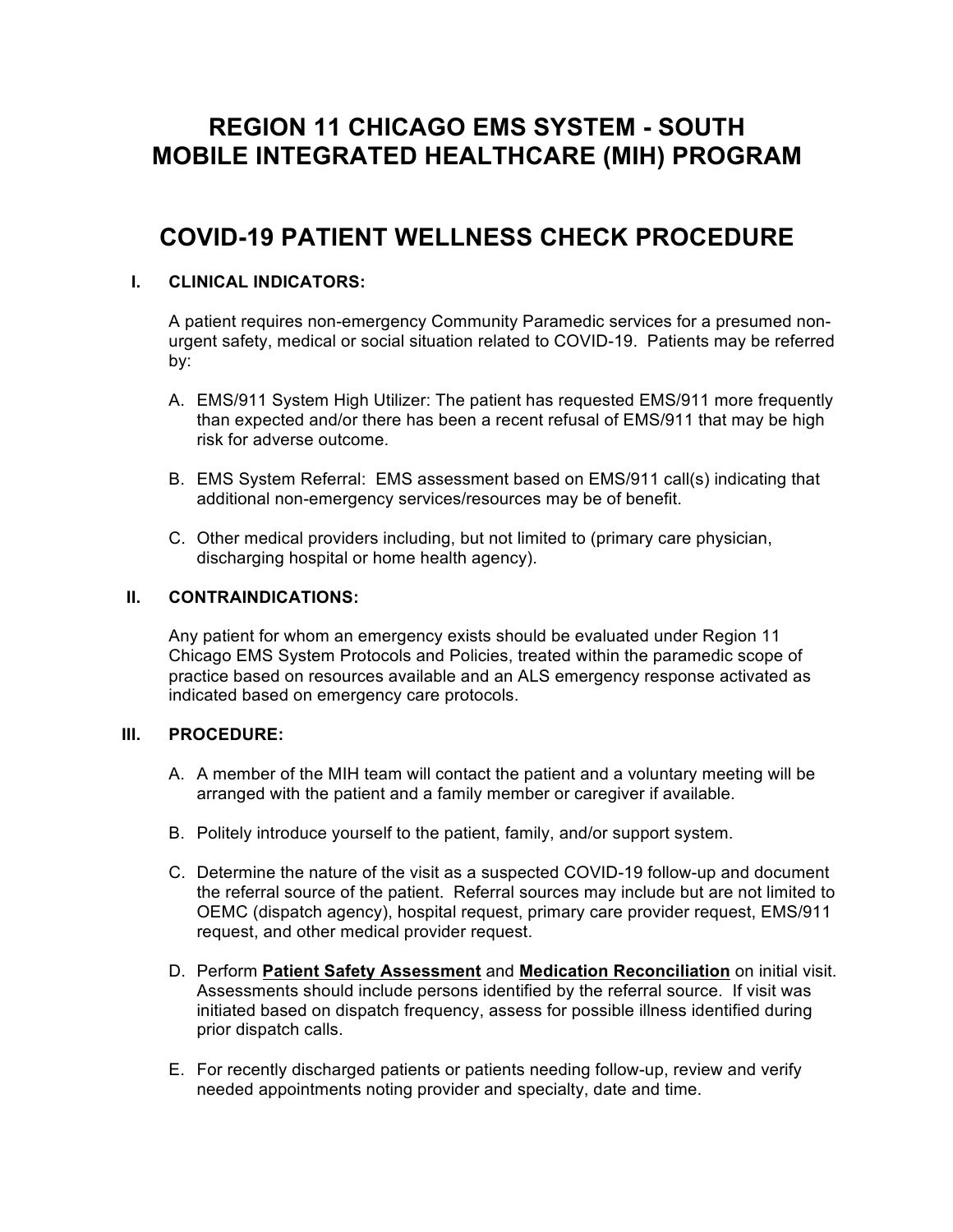- F. Determine and document **Primary Care Provider** name and contact information. If there is no primary care provider, provide referral to a Community Health Clinic or through the patient's insurance provider.
- G. Perform a follow-up call in 24-48 hours to assess patient symptoms and need for additional resources.

## **IV. DOCUMENTATION:**

Assessment findings shall be documented on the electronic patient care report, including assessment of need for additional resource involvement for the patient. Assessment findings that warrant immediate action should be referred for primary care follow up or more urgent medical evaluation.

**Copyright 2020 Region 11 Chicago EMS System – Chicago South**  Written: 4/2/20 Reviewed: Revised: EMSMD Approval: 4/2/20 IDPH Approval: Implementation: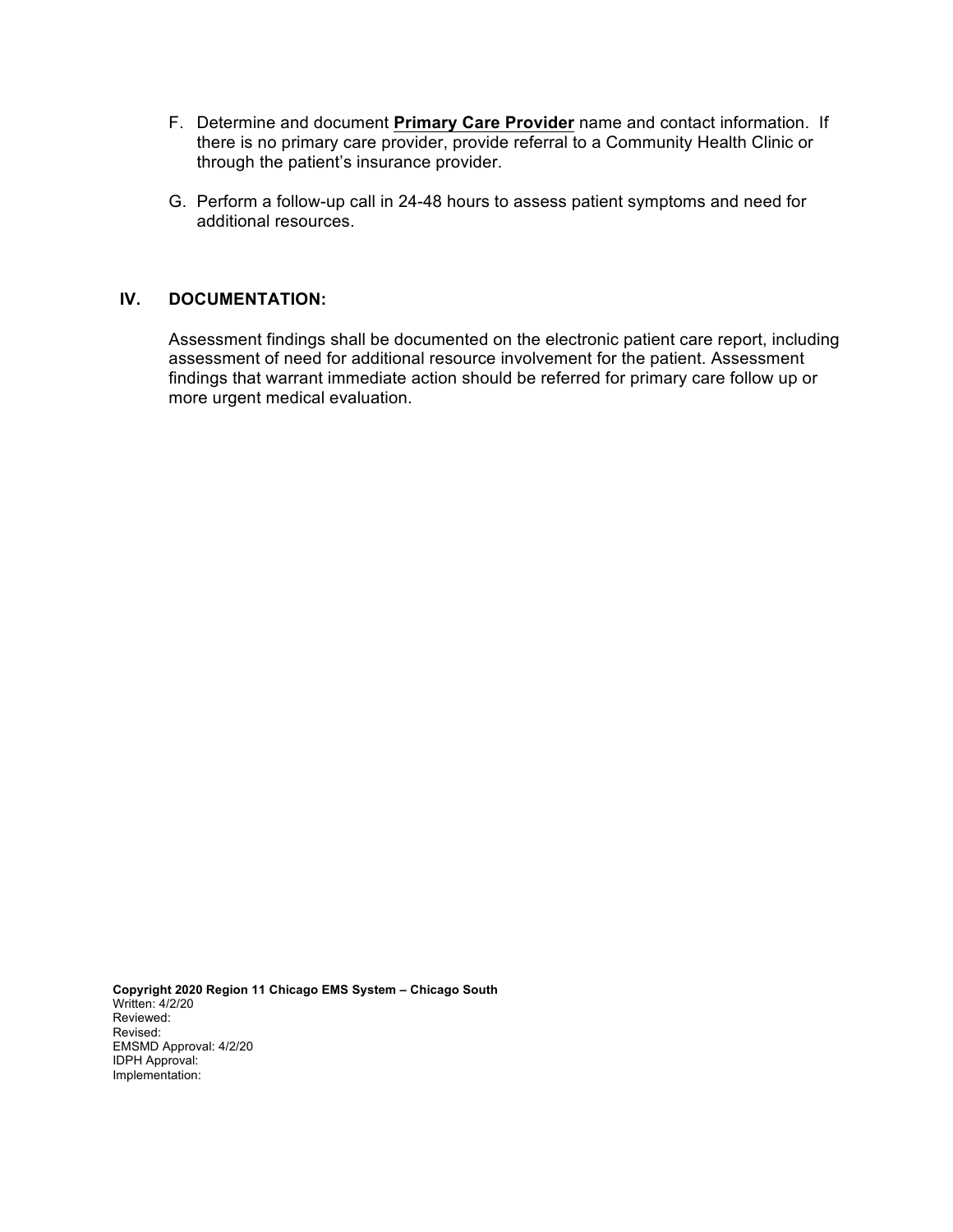# **REGION 11 CHICAGO EMS SYSTEM - SOUTH MOBILE INTEGRATED HEALTHCARE (MIH) PROGRAM**

## **COVID-19 ASSESSMENT GUIDELINES**

## **I. CLINICAL INDICATORS:**

A patient requires non-emergency services for known or suspected COVID-19. Patients may be referred by:

- A. Prior EMS evaluation indicating that additional non-emergency services/resources may be needed.
- B. Other medical providers (i.e. primary care provider, discharging hospital, or other referring agency).
- C. At-risk referral as requested by primary care provider or Emergency Department providers.

## **II. LIMITATION OF ASSESSMENT GUIDELINE:**

- A. Any patient for whom an emergency exists should be treated under Region 11 Chicago EMS System Protocols and Policies.
- B. Community Paramedics should follow the "Suspected COVID-19 ALS Protocol" and the "COVID Triage and Transport Policy" in addition to the procedure below.

## **III. PROCEDURE:**

- A. Prior to the visit, review the initial EMS call and referral request.
- B. Wear appropriate PPE. Place a surgical mask on the patient and any family members that are required for the visit.
- C. Introduce yourself to the patient, family and/or caregiver. Minimize exposure between the patient and family members.
- D. Identify the nature of the visit and record in the narrative as the reason the patient requires a Community Paramedic assessment.
- E. Review any recent discharge instructions and obtain the name of the primary care provider.
- F. Assess for viral syndrome symptoms including fever, chills, headache, sore throat, rhinorrhea, nausea, vomiting, diarrhea, chest pain, cough, shortness of breath, abdominal pain, bodyaches, fatigue, loss of appetite, loss of smell or taste.
- G. Assess vital signs, oxygen saturation, and temperature as well a complete physical examination including lung sounds.